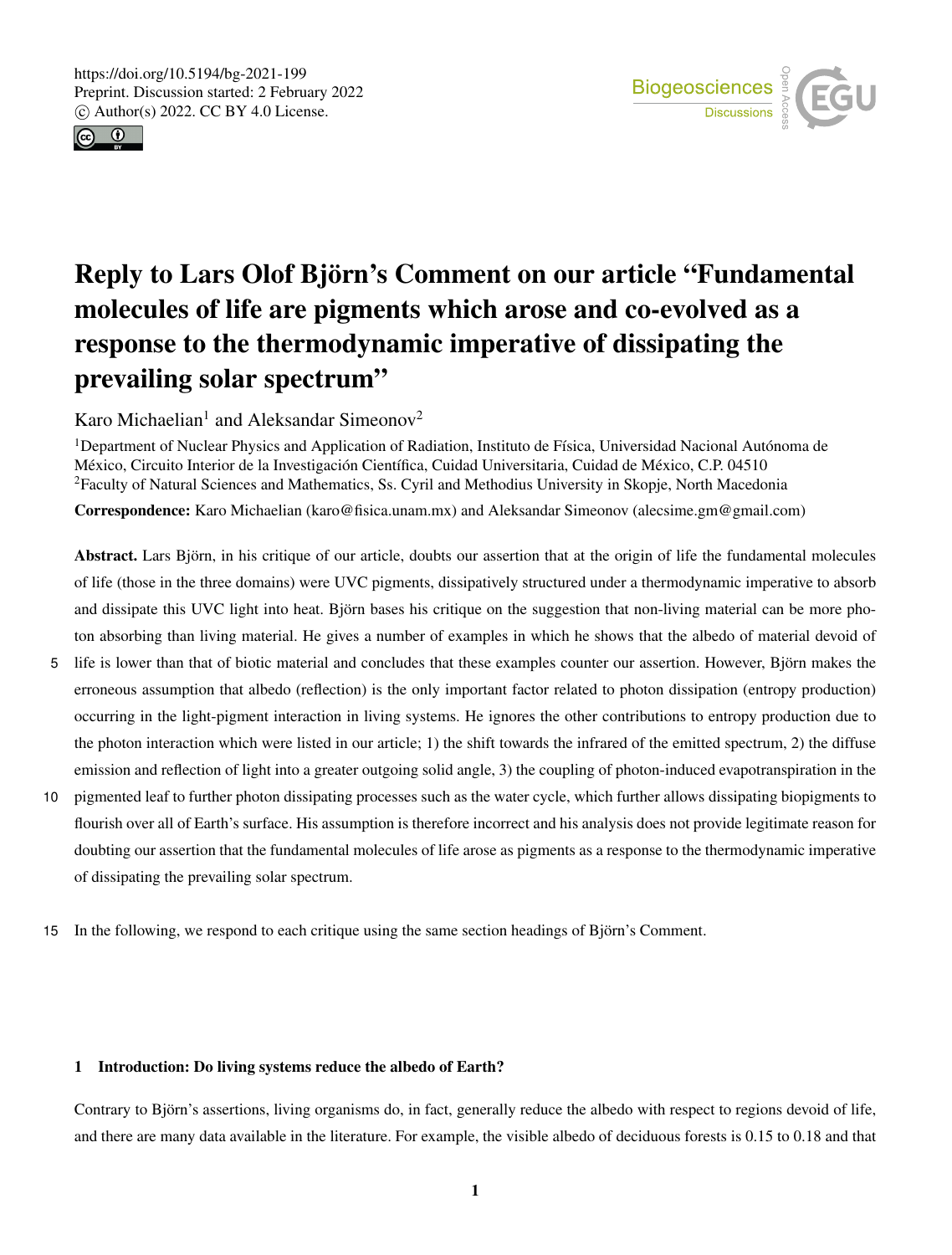



- 20 of coniferous forests is 0.09 to 0.15, while that of sandy deserts is about 0.30 [Barry and Chorley (1992)] and rocky deserts (Gobi) 0.21 [Wang et al. (1998)]. And this is also true at wavelengths greater than the red-edge (∼ 700 nm), for example, forest albedo increases to about 0.3 [Coakley (2003)], while sand and rocky desert albedo increases to about 0.50 [Varotsos et al. (2014); Coakley (2003)].
- Our main objection to Björn's critique of our paper, however, is that it is based on his erroneous assumption that albedo is 25 the only important factor relevant to photon dissipation in the light-pigment interaction. Björn states, "Thus, it appears that if Michaelian and Simeonov are correct, one would expect organisms, in particular phototrophic organisms, or the biosphere to be less reflecting and more absorbing than dead matter." Although, as stated above, this is generally the case, one should not *a priori* "expect" this since, as we mentioned even in the abstract of our original article [Michaelian and Simeonov (2015)], albedo (reflected light) is only one part of the equation for determining global photon dissipation or entropy production which
- 30 can be attributed to pigments in life. Other factors important to entropy production are; (1) the red-shifting of the absorbed energy in the pigments, (2) dispersion of the emitted, reflected, and transmitted photon beams into a larger outgoing solid angle, and (3) the coupling of photon dissipation in pigments to other abiotic entropy producing processes, such as the water cycle [Michaelian (2012a, b)] which, i) further red-shifts the energy, and ii) allows greater proliferation and spread of organic pigments over an ever greater surface area of Earth.
- 35 Therefore, the plausibility of our assertion that the fundamental molecules of life arose as pigments and co-evolved in response to the thermodynamic imperative of dissipating the prevailing solar spectrum could only be evaluated by considering all the factors related to photon dissipation (entropy production) due to pigments, not only the albedo. This can easily be achieved by comparing the incoming solar spectrum with the outgoing global Earth reflected and emitted spectra, determining the entropy production from the differences of these spectra, and then comparing this to other similar bodies devoid of life. We
- 40 have, in fact, performed such detailed calculations of the entropy production of the Earth and compared it to that of its sister planets Venus and Mars in another paper [Michaelian (2012b)] cited in our article under discussion. We found that Earth's entropy production per unit area is almost twice that of either of its neighbors, and this may be attributed to the presence of life on Earth [Michaelian (2012b)]. Kleidon et al. (2000) have compared the surface temperatures and amount of water vapor of a simulated Earth with and without life and find 8 ◦C average lower temperature and 3 times the amount of water vapor
- 45 in the atmosphere for the simulation with life; the lower temperature and greater amount of water vapor implying (see below) significantly greater entropy production for a planet with life.

#### 2 Albedo of the Moon, a world without life

Comparing the albedo of Earth to the Moon, in the manner Björn does to demonstrate that non-living material is better at dissipating photons than living material, is not valid because, 1) the Earth and moon are physically very different astronomical 50 bodies, and, more importantly, 2) albedo is a poor proxy for photon dissipation and entropy production. We can see this by performing a very simple approximate black-body calculation (see Michaelian (2012b) for a more accurate grey-body calculation) which takes into account, not only the albedo (reflected light), but also the emitted light due to the red-shift in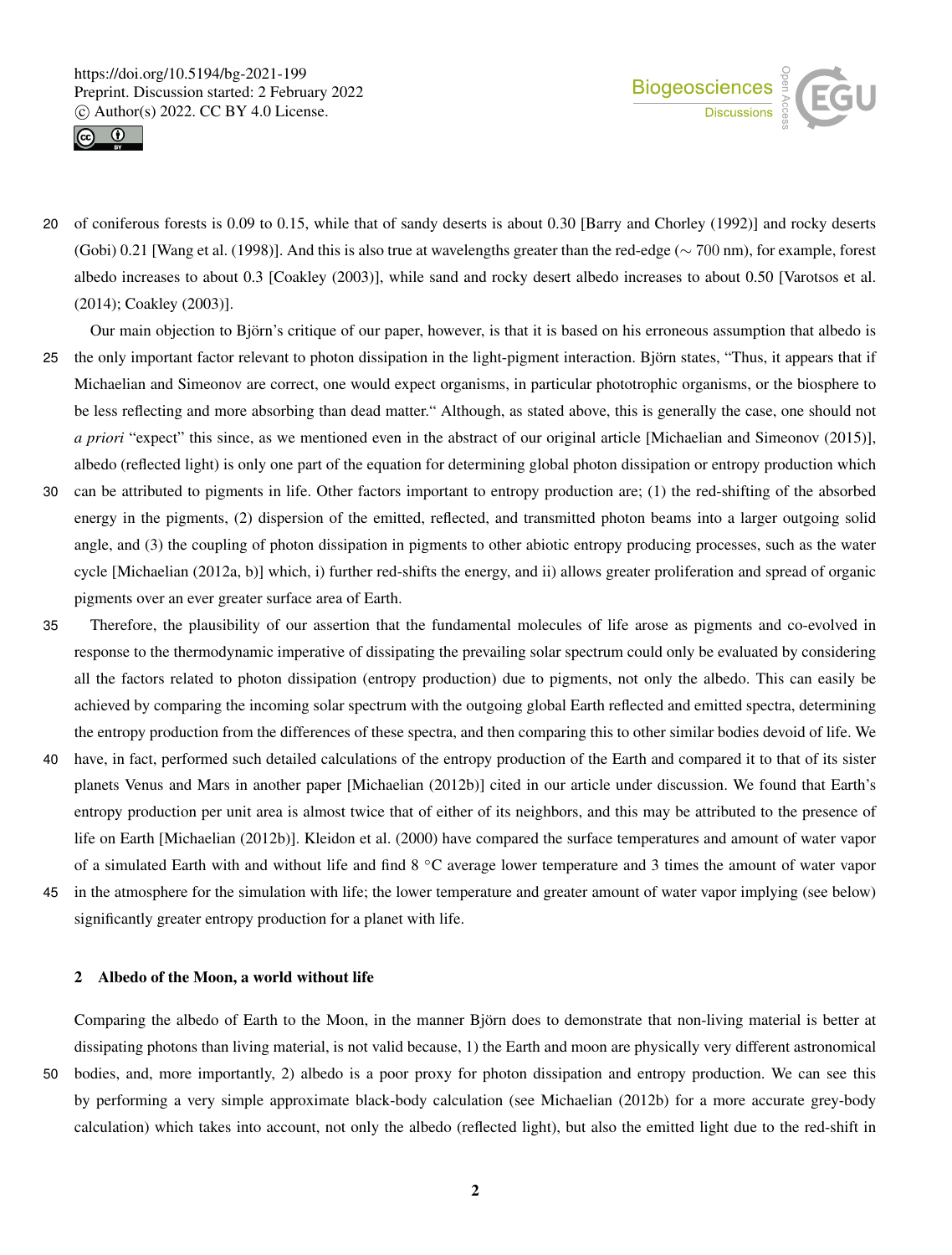



the pigments, emission into greater solid angle, and the additional red-shift due to photon dissipation in pigments coupling to abiotic processes such as the water cycle.

- 55 The temperature that the Earth emits into space, including the effect of the coupling of the heat of photon dissipation in pigments to the water cycle (evapotranspiration) and other irreversible processes (winds, ocean currents, convection cells, etc. ), is approximately -18 °C (255 K) corresponding to the temperature of the middle of the troposphere, at the cloud tops ( $\sim$ 5 Km), averaged over latitude. Since average day and night temperatures of the middle troposphere are similar (varying by  $< 0.5$  K [Muhsin et al. (2017)]) due to surface convection, winds, currents, the heat capacity of water vapor, etc., the radiation
- 60 re-emitted from Earth is effectively emitted into a  $4\pi$  solid angle.

The surface temperature of the Moon during daylight hours (days are  $\sim$  30 Earth days) reaches 127 °C (400 K) which is therefore the approximate black-body temperature at which the Moon surface will radiate (re-emit) into space. Since the temperature difference between day and night on the Moon is so large (127 °C to -183 °C) and since the total amount of emitted radiation goes as  $T^4$  for black bodies, the majority (99.8 %) of the radiation emitted by the Moon into space occurs 65 during the day and thus radiated basically only into a  $2\pi$  solid angle.

Not all light is absorbed by the respective surface, some of it is reflected (albedo). To simplify the calculation, we assume that the albedo is the same over all wavelengths (a wavelength dependent albedo will not change the result). Therefore, we assume that the Moon reflects 15% of all incident light and the Earth 29%. We assume, furthermore, that for both bodies this reflected light is diffuse and reflected into a  $2\pi$  solid angle.

70 Since [Prigogine (1967)],

$$
dS = dE\left(\frac{1}{T_1} - \frac{1}{T_2}\right),\tag{1}
$$

the approximate ratio of the entropy production Earth/Moon per unit incident energy per unit surface area for emission plus reflection is,

$$
\frac{dS_{Earth}}{dS_{Moon}} \approx \frac{0.71 \cdot \frac{4\pi}{\Omega_{Sun}} \cdot \frac{1}{(273-18)} + 0.29 \cdot \frac{2\pi}{\Omega_{Sun}} \cdot \frac{1}{5800}}{0.0133517 + 1.6249617 \times 10^{-4}} = \frac{0.0353028}{0.0135142} = 2.612
$$
 (2)

75 where we are using a Sun surface temperature of 5800 K and  $\Omega_{Sun}$  is the solid angle subtended by the Sun on Earth (or Moon),  $7.193 \times 10^{-5}$  sr, but we have set it to one for the numerical values given in equation (2) since it anyway drops out of the ratio. We have also ignored the term  $-1/T_2 = -1/5800$  in the first terms on the right hand side of the equation.

The entropy in the emitted plus reflected light per unit incident energy, per unit surface area, per unit time, is thus about 2.6 times greater for the Earth than for the Moon, contrary to what Björn would conclude from his albedo comparison. This 80 is because the black-body spectrum emitted at a lower temperature by Earth is much more red-shifted than that emitted by the Moon at a much higher temperature, and also because the Earth emits its absorbed solar energy into a  $4\pi$  instead of  $2\pi$  solid angle (in large part due to life increasing the amount of water vapor in the atmosphere [Kleidon (2008)]). Thus, even though the Moon absorbs more light (has lower albedo), this increase in absorption does not compensate for the greater amount of

red-shift and the dispersion of the emitted light into a greater solid angle occurring on Earth attributable to pigments in life.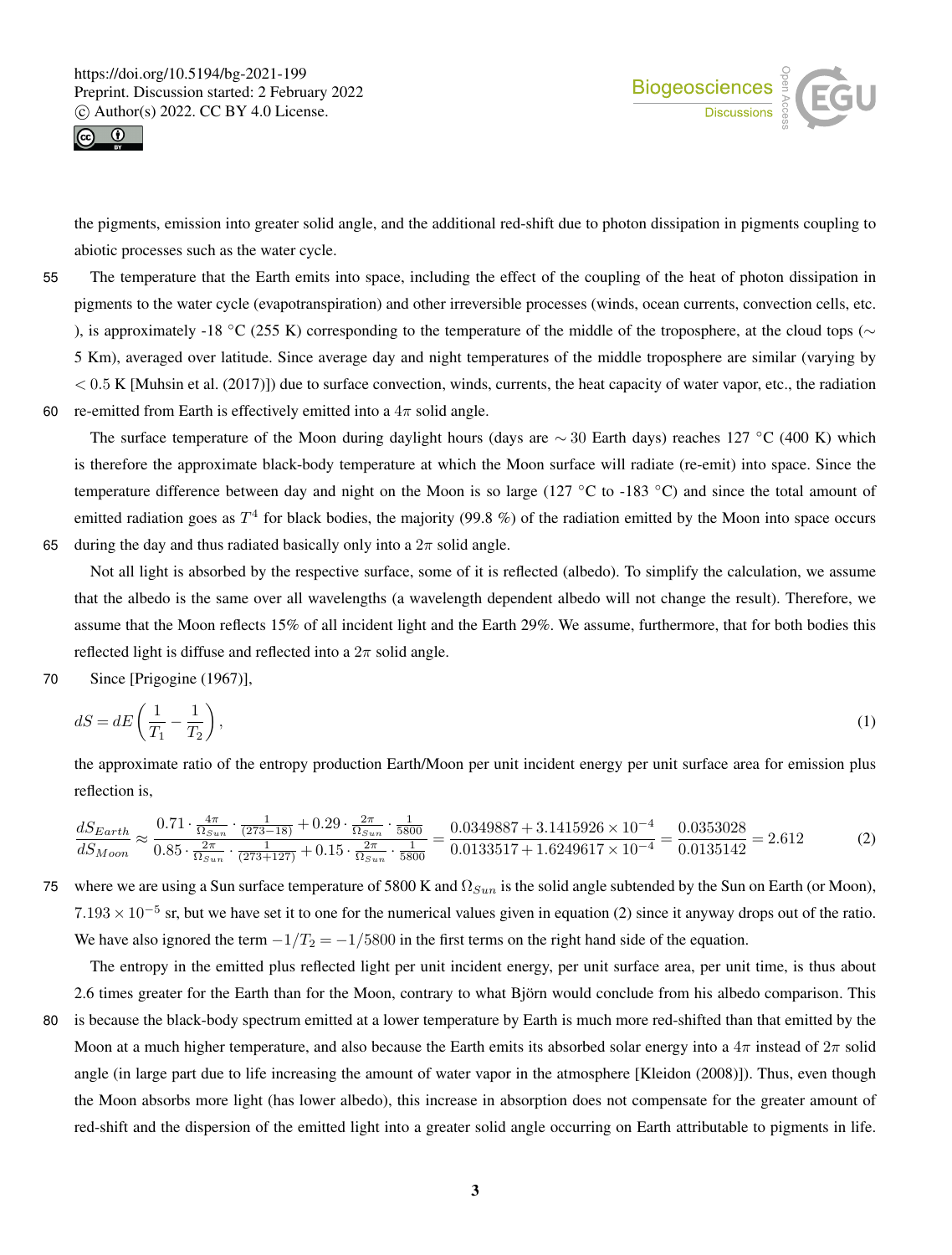



85 Simply comparing albedos of different materials, therefore, says very little about their photon dissipation potential, especially if one of them is living material.

#### 3 Vegetation compared to bare ground

Björn's second comparison of vegetation with "bare ground" suffers from the same oversight since it again considers only albedo (reflection). Rather than looking only at reflection data, it is also important to consider the temperature data of the 90 emitted spectrum. There exists extensive data for this [Schneider and Kay (1994)] compiled from infrared temperature measurements obtained from airplane fly-overs. The result is clear; the temperature measurements over climax ecosystems are lower than those measured over perturbed ecosystems, and these are lower than those measured over regions devoid of life. Another simple way of seeing this is that rocks (or ground without organic material) become much hotter under the sun than does vegetation – albedo plays only a small part, it is the association of life with water and the water cycle that plays the greater 95 part.

Even beyond the red-edge, however, as mentioned above, the albedo of areas covered with vegetation is usually lower than that devoid of life [Barry and Chorley (1992); Wang et al. (1998); Varotsos et al. (2014); Coakley (2003)].

A further note of caution is that "bare ground" is usually not devoid of life, or life produced (biological) pigments, and water. Sufficiently developed biocrusts reduce significantly the albedo of the soils they cover [Ustin et al. (2009)]. An important 100 component is the cyanobacterial pigment scytonemin which reduces albedo significantly [Couradeau et al. (2016)].

#### 4 The temporal aspect

The forests, as Björn correctly indicates, are sometimes buried and later burned as fossil fuel by humans. However, they produced at least 1000 times more entropy during their lifetime than that obtained by burning the same trees as fossil fuel today. Less than 0.1% of the free energy in sunlight goes into carbon bond making, which is how photosynthesis stores 105 free energy [Gates (1980)]. In living plants, more than 99.9% of solar free energy is simply turned into heat through photon

- dissipation in the leaves (the dissipation involved in the process of photosynthesis itself, plus non-photochemical quenching). This heat of dissipation is then coupled by the living system to the water cycle through evapotransporation from leaves which increases further the photon dissipation or entropy production of Earth [Michaelian (2012b)].
- The fact that a small amount of free energy available in sunlight is not instantly dissipated by ecosystems, and instead is 110 stored for different amounts of time, has no bearing on the point under discussion concerning whether or not pigments, life, and ecosystems arose as a result of the thermodynamic imperative of entropy production through photon dissipation. Storage of free energy for later use is, of course, necessary for maintaining the different trophic levels of an ecosystem, and this hierarchy actually improves global dissipation.

Although the storage of a small amount of free energy for larger times (for example, as coal and petroleum) may make 115 ecosystems imperfect at dissipation, so too does; 1) the fact that their albedo is not zero, 2) that pigments absorb less strongly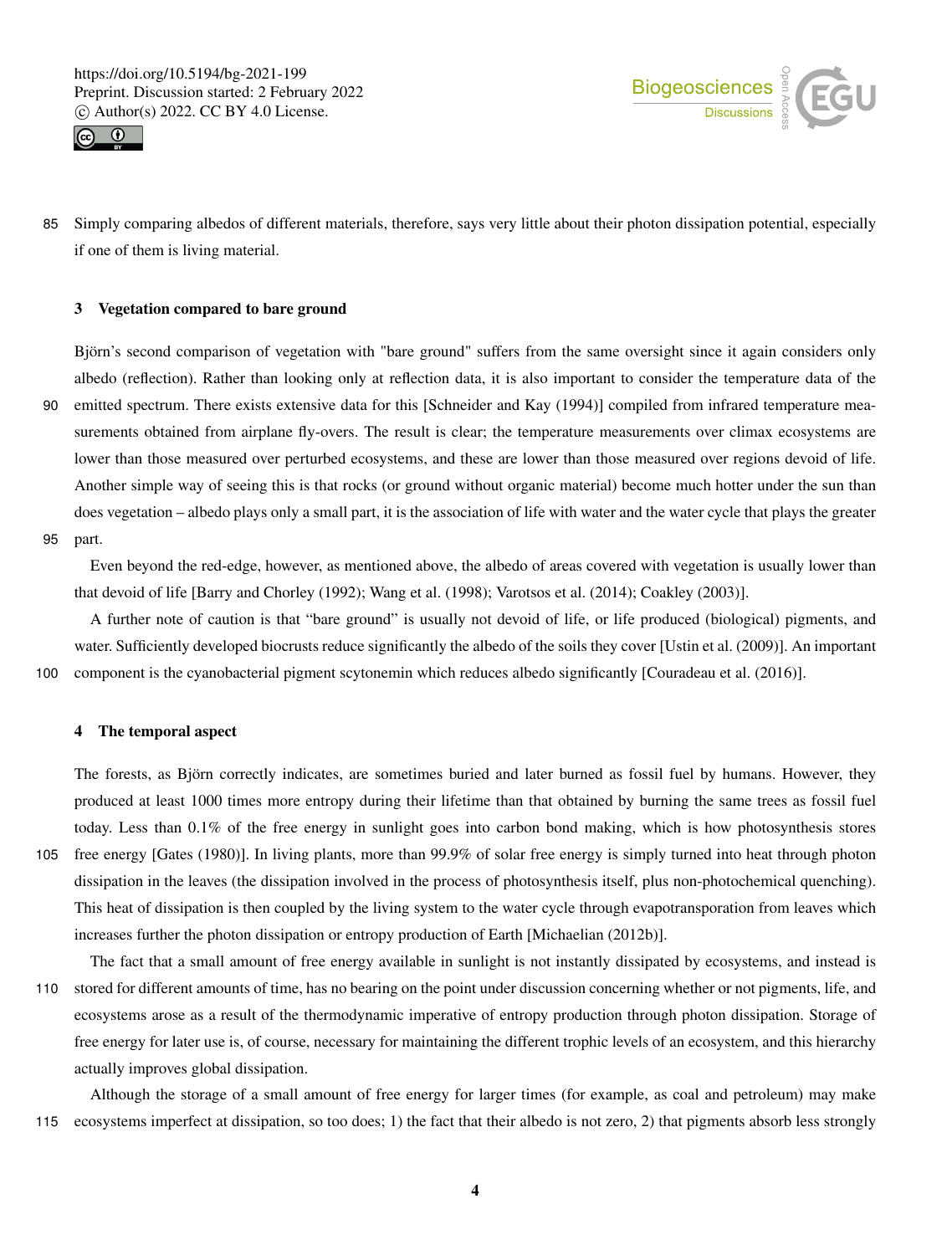



at wavelengths greater than the red-edge, 3) that the physical size of the pigments are not at their theoretical limit, 4) that fluorescence reduces entropy production, i.e. the quantum efficiency for dexcitation through a conical intersection to the ground state could be further increased, 5) that pigment distribution over the whole Earth surface could be further improved. In other words, ecosystems still have room to evolve under the thermodynamic imperative towards becoming even better dissipating

- 120 systems. Modern ecosystems are, however, much more apt at dissipating sunlight than were ancient ecosystems, and this can be seen, for example, in the appearance of new pigments over time, in the spread of life over the whole Earth surface, in the fact that increases in vegetation increase water vapor in the atmosphere and this maintains day and night temperatures similar, thereby increasing the solid angle of the Earth's emitted radiation, and, in the fact that much less free energy stored in carbon bonding in organic matter is being buried today as compared to ecosystems of the past.
- 125 Nature's thermodynamic imperative of increasing global entropy production through increasing photon dissipation is indifferent to, but at the same time probably the source of, human concerns over responsibility or irresponsibility for burning fossil fuels or for preserving present ecosystems. Although most of us are blissfully unaware of it, the second law is also driving human evolution and activity. Human free energy use (dissipation) has increased exponentially over the last centuries and this trend will continue for as long as we remain a robust knowledge possessing and technical species on this planet. Our future
- 130 contribution to global dissipation would appear to go much beyond our dissipation of the chemical potential stored in fossil fuels, and beyond our traditional role as gardeners for the plants, to spreading biopigments over the whole of Earth (global greening), and even to eventually terraforming other planets.

#### 5 Aquatic environments

Contrary to what Björn suggests, living organisms and free-floating, biologically-derived organic pigments – colored dissolved 135 organic matter, CDOM – at the ocean surface microlayer certainly do augment photon dissipation (entropy production) compared to water without organic material by, 1) increasing photon absorption at the surface, particularly for shorter wavelengths and at shallow incident photon angles, and, 2) increasing the red-shifting of the absorbed energy by coupling it to evaporation from the ocean surface microlayer (see Michaelian (2012b) and references therein). A detailed calculation of the entropy production as a function of incident photon wavelength for the ocean surface microlayer, with and without organic material, is 140 given section 6 of Michaelian (2012b). By absorbing and dissipating UV and visible light, the organic matter at the sea surface

- microlayer contributes an additional approximately 23% to the total entropy production due to photon dissipation in this layer on a clear day, and on an overcast day, it contributes an additional surprising 400% [Michaelian (2012b)]. The particular data presented by Björn on visible reflection alone, again, says little about photon dissipation or entropy production.
- Forests do indeed have a tendency to increase cloudiness over land, but this is important for the other important entropy 145 producing process of the biosphere; the water cycle. Furthermore, cloudiness, although diffusely reflecting sunlight (also producing entropy), increases the probability of rain further inland from the coasts and thus the possibility of sustaining vegetation for photon dissipation far inland from ocean shores [Makarieva and Gorshkov (2007)]. Vegetation, by increasing the amount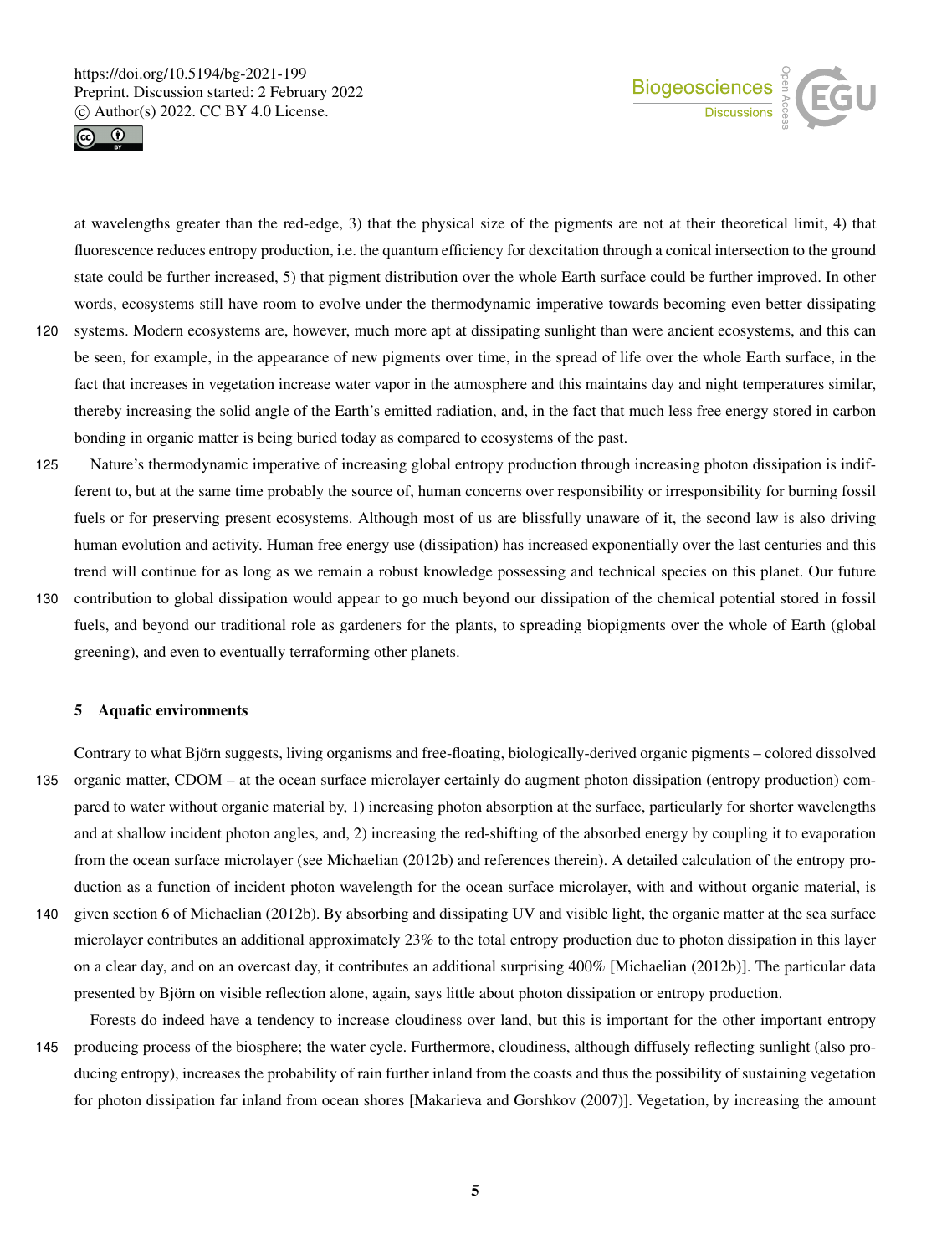



Earth, meaning emission of infrared radiation into a solid angle of  $4\pi$  rather than of  $2\pi$ , again increasing entropy production. 150 A grey-body calculation of the entropy production of the Earth compared to its neighbors Mars and Venus shows that Earth's entropy production per unit surface area is almost twice that of Mars (even though, as Björn correctly points out, Mars has lower global albedo than Earth), and about 1.6 times that of Venus [Michaelian (2012b)], and this is most likely attributable to the presence of life on Earth.

of water vapor in the atmosphere [Kleidon et al. (2000)], also helps keep the temperature similar on the day and night sides of

### 6 Conclusions

- 155 Björn incorrectly assumes that albedo (reflection) is the only important factor related to photon dissipation in pigments giving rise to entropy production of living organisms, ecosystems, and the biosphere. He ignores the other components involved in entropy production attributable to photon interaction with biology mentioned in our original article and abstract; the shift towards the infrared of the emitted spectrum, the emission into a greater solid angle, covering all of Earth's surface with pigments, the coupling of life to other photon dissipating processes such as the water cycle. His conclusions are therefore
- 160 mistaken and do not provide legitimate reason for doubting our assertion that "we have presented evidence that supports the thermodynamic dissipation theory of the origin of life [Michaelian (2009, 2011, 2016, 2017, 2021)], which states that life arose and proliferated to carry out the thermodynamic function of dissipating the entropically most important part of the solar spectrum (the shortest wavelength photons) prevailing at Earth's surface and that this irreversible process began to evolve and couple with other irreversible abiotic processes, such as the water cycle, to become more efficient, to cover ever more 165 completely the electromagnetic spectrum, and to cover ever more of Earth's surface."

Finally, since our first articles, published beginning in 2005 [Michaelian (2005, 2009, 2011)], we have continued to uncover evidence pointing to a connection between photon dissipation and the origin and evolution of life. These include; 1) that many of the fundamental molecules of life strongly absorb UVC light in exactly that wavelength region that was arriving at Earth's surface during the Archean [Michaelian (2012b, a); Michaelian and Simeonov (2015); Michaelian (2016)], 2) that

- 170 many of the fundamental molecule of life possess conical intersections for rapid radiationless dissipation of the photon-induced electronic excitation energy to the ground state [Michaelian (2017, 2021)], 3) that efficient photochemical routes to production of the fundamental molecules from simple and common precursors, such as HCN and  $CO<sub>2</sub>$  in water, under UVC light have been found, and that these routes have the hallmarks of dissipative structuring [Michaelian (2017); Michaelian and Rodriguez (2019); Michaelian (2021)], 4) that we have found a DNA and RNA enzyme-less denaturing mechanism tied to UVC photon
- 175 dissipation [Michaelian and Santillán Padilla (2014); Michaelian and Santillan (2019)], 5) that the homochirality of life can be explained from the morning/afternoon temperature and UVC photon circular polarization asymmetry at the ocean surface and the temperature dependence of UVC-induced denaturing [Michaelian (2018)], 6) that the strong chemical affinity of the UVC absorbing amino acids (the aromatics), and others, to their codons and anticodons can be explained based on the thermodynamic selection of greater photon dissipation afforded to the complex [Mejía Morales and Michaelian (2020)], 7) that dissipative
- 180 structuring of the fundamental molecules under UVC light provides a simple explanation for their existence in space and on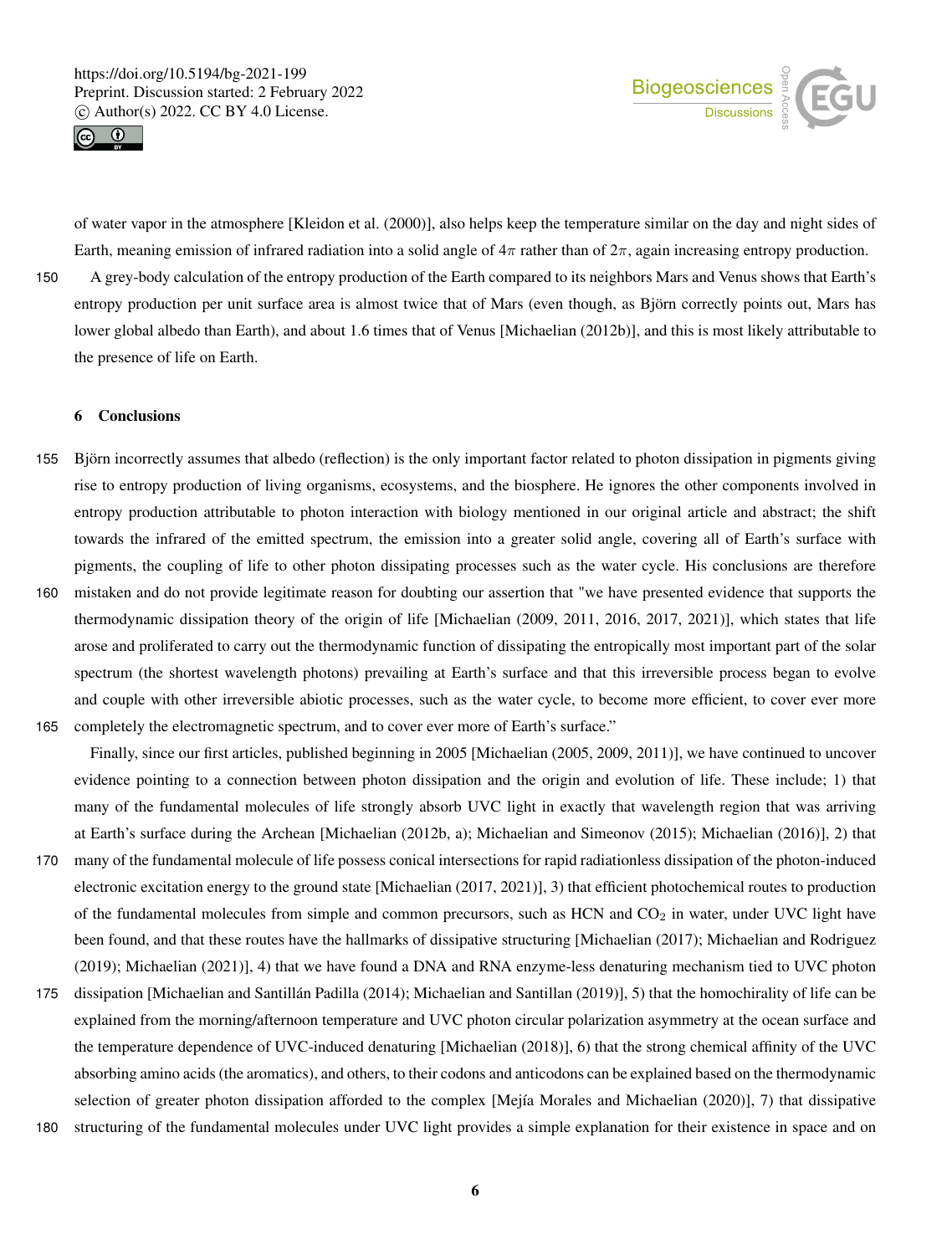



other astronomical bodies [Michaelian and Simeonov (2017)], and, 8) that plants appear to optimize evapotranspiration (the water cycle) over photosynthesis [see Michaelian (2012a, b) and references therein].

We welcome and appreciate all challenges to our Thermodynamic Dissipation Theory for the Origin and Evolution of Life.

*Author contributions.* K. Michaelian and A. Simeonov contributed to this Reply.

185 *Competing interests.* The authors declare no competing interests.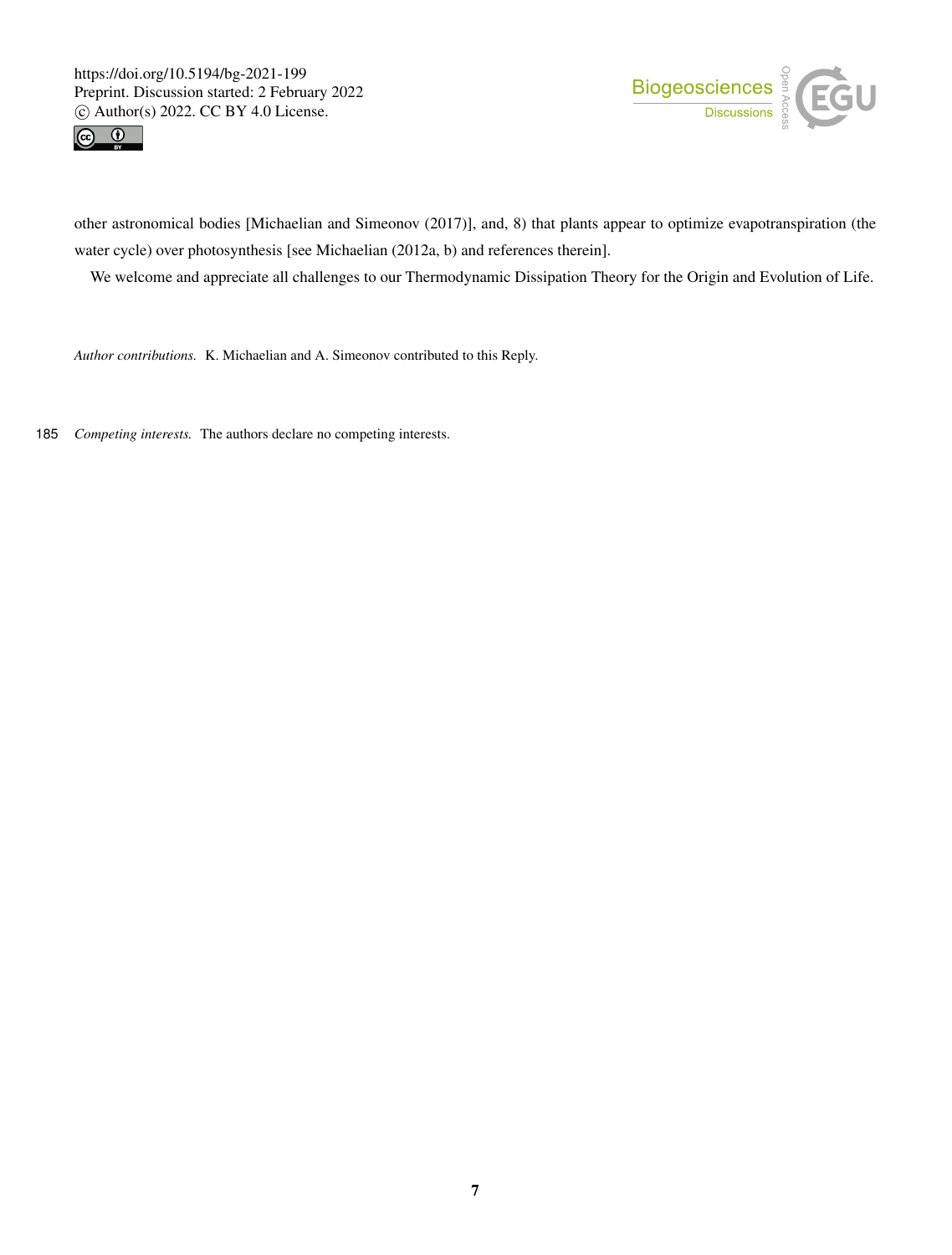



### References

Barry, R. and Chorley, R.: Atmosphere, Weather, and Climate, 6th edn., 1992.

- Coakley, J.: REFLECTANCE AND ALBEDO, SURFACE, in: Encyclopedia of Atmospheric Sciences, edited by Holton, J. R., pp. 1914– 1923, Academic Press, Oxford, https://doi.org/https://doi.org/10.1016/B0-12-227090-8/00069-5, 2003.
- 190 Couradeau, E., Karaoz, U., Lim, H., and et al.: Bacteria increase arid-land soil surface temperature through the production of sunscreens, Nat Commun, 7, 10 373, https://doi.org/10.1038/ncomms10373, 2016.

Gates, D. M.: Biophysical Ecology, Springer-Verlag, 1980.

Kleidon, A.: Entropy Production by Evapotranspiration and its Geographic Variation, Soil & Water Res., 3, S89–S94, 2008.

Kleidon, A., Fraedrich, K., and Heimann, M. A.: Green Planet Versus a Desert World: Estimating the Maximum Effect of Vegetation on the 195 Land Surface Climate, Climatic Change, 44, 471–493, https://doi.org/10.1023/A:1005559518889, 2000.

Makarieva, A. M. and Gorshkov, V. G.: Biotic pump of atmospheric moisture as driver of the hydrological cycle on land, Hydrology and Earth System Sciences, 11, 1013–1033, https://doi.org/10.5194/hess-11-1013-2007, 2007.

Mejía Morales, J. and Michaelian, K.: Photon Dissipation as the Origin of Information Encoding in RNA and DNA, Entropy, 22, https://doi.org/10.3390/e22090940, 2020.

200 Michaelian, K.: Thermodynamic stability of ecosystems, Journal of Theoretical Biology, 237, 323 – 335, https://doi.org/https://doi.org/10.1016/j.jtbi.2005.04.019, 2005.

Michaelian, K.: Thermodynamic origin of life, ArXiv, https://doi.org/10.5194/esd-2-37-2011, 2009.

Michaelian, K.: Thermodynamic dissipation theory for the origin of life, Earth Syst. Dynam., 224, 37–51, 2011.

Michaelian, K.: The Biosphere, chap. The biosphere: A thermodynamic imperative, INTECH, 2012a.

205 Michaelian, K.: Biological catalysis of the hydrological cycle: lifes thermodynamic function, Hydrol. Earth Syst. Sci., 16, 2629–2645, https://doi.org/10.5194/hess-16-2629-2012, 2012b.

Michaelian, K.: Thermodynamic Dissipation Theory of the Origina and Evolution of Life: Salient characteristics of RNA and DNA and other fundamental molecules suggest an origin of life driven by UV-C light, Self-published. Printed by CreateSpace. Mexico City. ISBN:9781541317482., 2016.

- 210 Michaelian, K.: Microscopic Dissipative Structuring and Proliferation at the Origin of Life, Heliyon, 3, e00 424, https://doi.org/10.1016/j.heliyon.2017.e00424, 2017.
	- Michaelian, K.: Homochirality through Photon-Induced Denaturing of RNA/DNA at the Origin of Life, Life, 8, https://doi.org/10.3390/life8020021, 2018.

Michaelian, K.: The Dissipative Photochemical Origin of Life: UVC Abiogenesis of Adenine, Entropy, 23, 215 https://doi.org/10.3390/e23020217, 2021.

Michaelian, K. and Rodriguez, O.: Prebiotic fatty acid vesicles through photochemical dissipative structuring, Revista Cubana de Química, 31, 354–370, 2019.

- Michaelian, K. and Santillan, N.: UVC photon-induced denaturing of DNA: A possible dissipative route to Archean enzyme-less replication, Heliyon, 5, e01 902, https://www.heliyon.com/article/e01902, 2019.
- 220 Michaelian, K. and Santillán Padilla, N.: DNA Denaturing through Photon Dissipation: A Possible Route to Archean Non-enzymatic Replication, bioRxiv, https://doi.org/10.1101/009126, 2014.